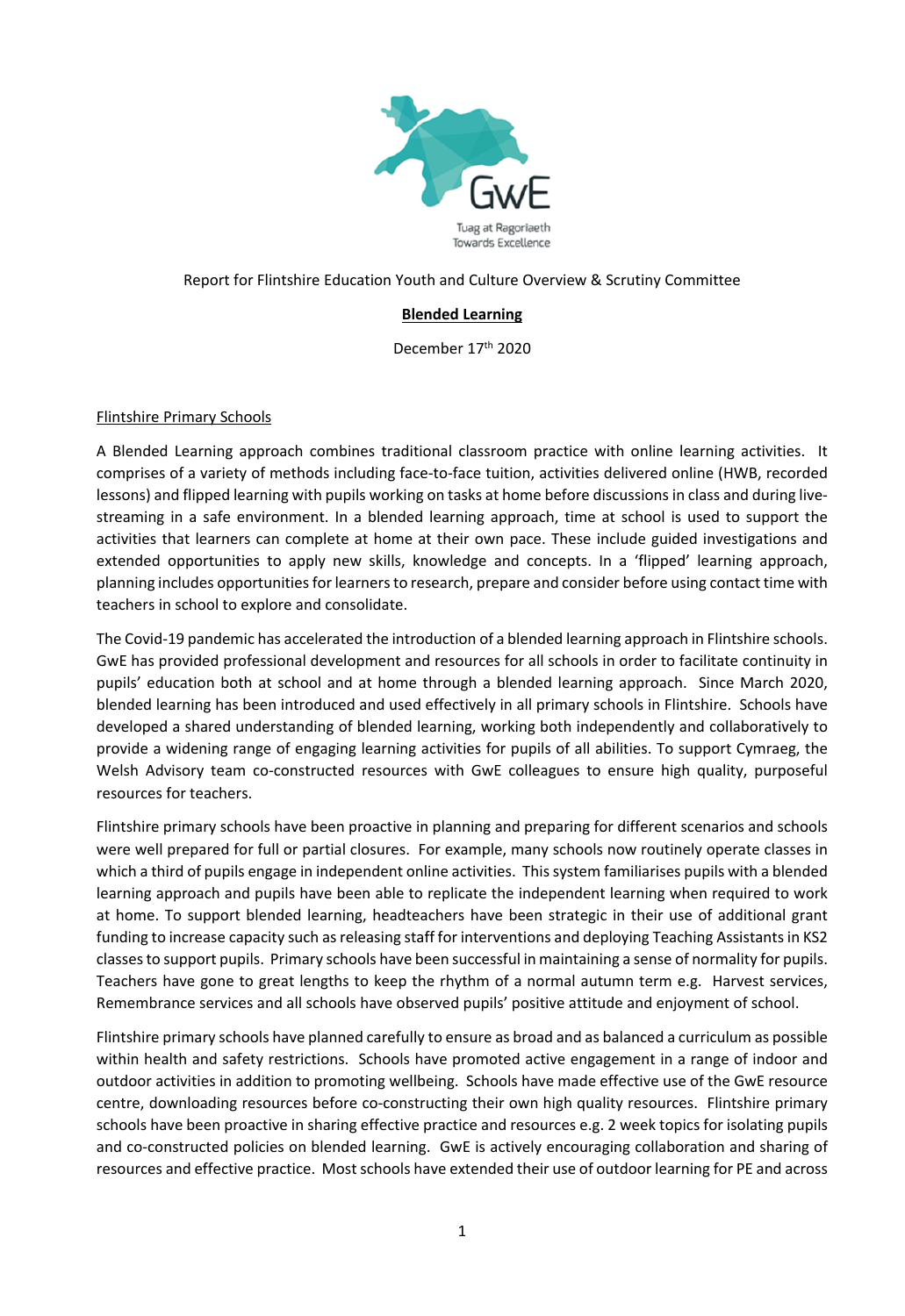the curriculum. Most schools have also established online platforms for reading and for continuity of learning in basic skills e.g. Oxford Owl, Lexia Core 5 Reading.

As blended learning has developed, so has home-school communication systems e.g. most schools are making good use of their websites and Twitter accounts to signpost blended learning and to keep in good contact with parents. Most schools have adopted regular topic planning grids which have enabled them to minimise disruption forindividual pupils, families or'bubble' groupsthat have had to isolate. This has worked notably well where the planning grids are the same for school and home-based learning and are posted on the school website for easy access by any family or group self-isolating.

All schools have experienced a rapid acceleration of IT skills and utilisation of a range of IT platforms. Teaching staff adapted well to a blended learning approach and work for pupils was swiftly provided during the initial lockdown period. There has been very impressive upskilling using a range of IT platforms e.g. Seesaw, Google, TT Rockstars, Oxford Owl, which has facilitated an effective blended learning approach. Parents in many schools have also been supported e.g. offering parents bespoke IT support in order for them to better support their children at home.

All clusters and all schools have observed improved cooperation and collaboration between individual members of staff, schools and clusters i.e. co-constructing and sharing resources. Schools have accelerated the introduction of aspects of the New Curriculum for Wales e.g. reviewing pedagogy and teachers adapting to a role as facilitator of learning. Most schools have used the circumstances of the past few months as an opportunity to strengthen home-school learning links with parents e.g. creating 'How to' videos for parents to help them support their children. Nearly all schools have also made good use of video, Twitter and platformssuch as SeeSaw to keep parents well-informed and engaged about children'slearning in school e.g. 'Virtual Nursery Induction' video. Individual schools have used 'virtual' resources well to enrich the curriculum for children e.g. music workshops. Blended learning has been very successful in moving towards the purposes of the new curriculum e.g. pupils are more independent, collaborating more and taking greater ownership of their own learning.

As the current health crisis continues, schools are being called upon to deal with continuing challenges. For example, ensuring equity of IT provision for pupils remains a challenge for schools. Schools also have to manage inconsistent engagement of some families, despite the schools' best efforts. It is difficult for teachers to ensure continuity and progression when cohorts need to self-isolate at home for extended periods of time.

Traditional quality assurance methods are not practicable while schools need to follow the current strict health and safety protocols e.g. formal book scrutiny is no longer routinely carried out. The informal monitoring by headteachers visiting classrooms and speaking with pupils has also been reduced. School Improvement Advisers (SIAs) are not able to visit schools and monitor standards of work as they did prior to Covid-19.

It is a challenge for headteachers to release staff to engage in professional learning e.g. it is not possible for supply staff to cover different classes without an appropriate gap between contact with another cohort of pupils. In response to this challenge, GwE is providing regional and bespoke support for schools, including webinars that staff can replay when it is convenient to do so.

### Flintshire Secondary Schools

Since the announcement of the reopening of schools in the summer, and the urgent need to ensure that learning could be constructed and delivered through a 'blended learning' format, there has – across all Flintshire Secondary schools – been an intense focus from the summer on upskilling staff with an appropriate repertoire of skills to engage the pupils effectively in digital learning. This has taken place formally through training days, informal and often voluntary training from teachers outside the school day, 'on the job' and through 'trial and error' approaches! School training days have also helped schools and teachers prepare for the challenges. We have supported this training in GwE through sharing ideas around blended learning in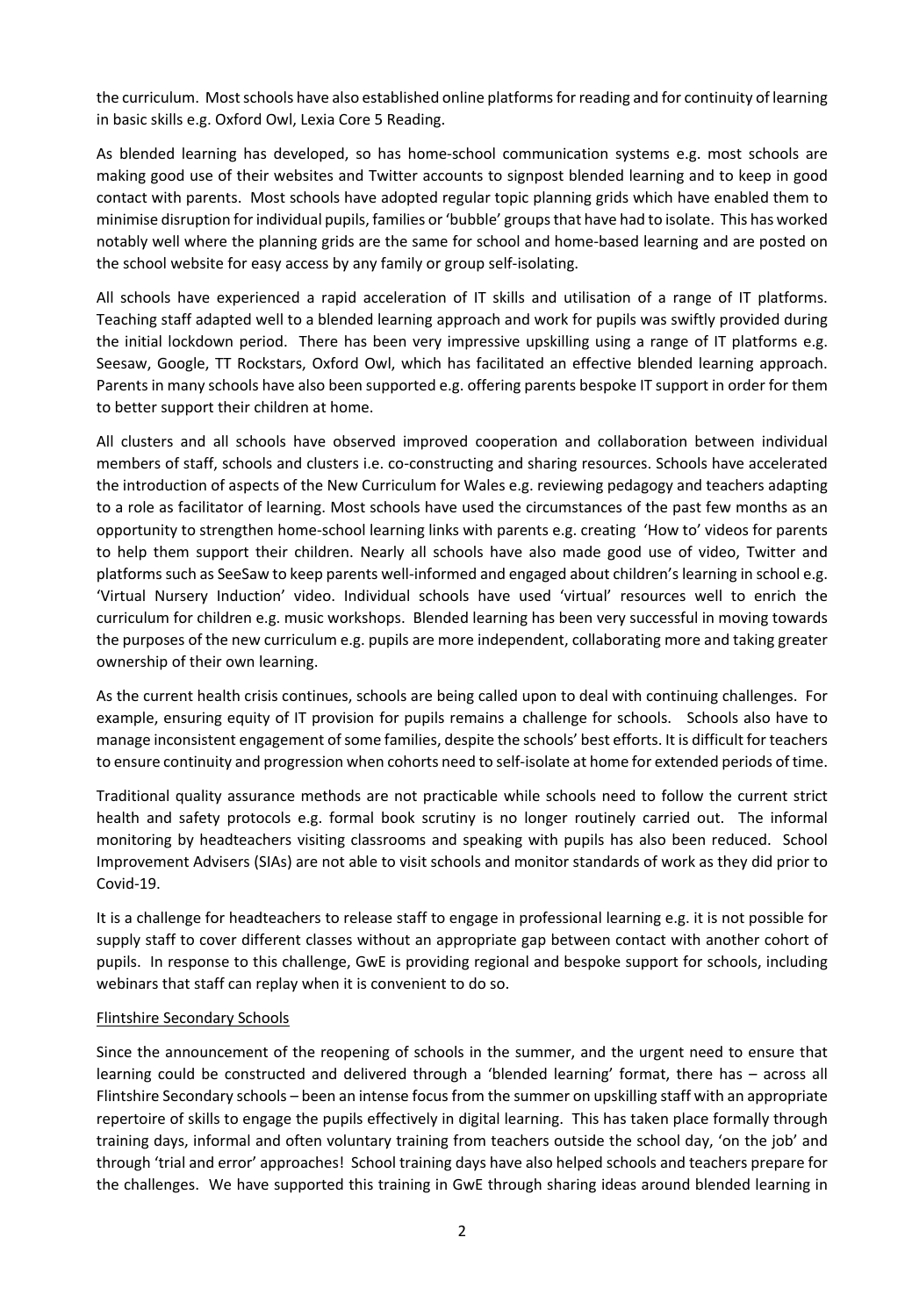headteacher and teaching and learning forums and supporting digital training through demonstrations of HwB tools such as Screencastify and Flipgrid, in addition to individual discussions with leaders and teachers. The GwE resources centre also houses models of learning and a range of resources, both of which have been accessed by schools. These sessions have been very well supported by schools and levels of engagement have been high.

This has been supported by a parallel focus on the nature of teaching and learning. Through discussion around and engagement with blended learning approaches, teachers have often had to recalibrate and reformulate their own approaches to teaching and learning e.g. how to question effectively, how to feedback to learners. As one teacher, with more than 35 years' experience, said recently 'it's like being an NQT again!' He meant it positively; digital learning has, in some ways, made novices of us all and the resulting professional learning leap has been massive. The work, undertaken over a very short period in Flintshire is hugely impressive. One head commented: ' We have learned more about teaching and learning in the last ten weeks that in the previous few years'. Necessity has truly been the mother of invention.

Schools are using flexibility in the delivery of blended learning. Some schools are opting to 'live stream' all lessons for larger groups of pupils when in isolation and have had very high levels of pupil engagement; other have taken a more 'blended' approach – some live lessons, some asynchronous learning via pre-recorded videos or PowerPoint and tasks set through the virtual classroom. Generally, lessons for Years 12 and 13 have been made 'live' and also, for the most part, year 11 too. One school chose during the firebreak, for example, to livestream lessons for Year 10 as they had missed two previous weeks due to isolation. Other schools have not livestreamed as much but used online learning platforms to deliver tasks and asynchronous learning. Allschools comment very positively on the input from teaching staff, particularly their commitment to the learners and their willingness to adapt to new teaching approaches.

Schools have adapted to the needs of learners and teachers over the course of the term in their approach to learning for pupils in isolation or in the week of the 'firebreak'. In one school, for example, a team inexperienced in livestreaming were given a demo lesson by the Assistant Headteacher who taught the whole of Year 11 himself with the other colleagues supporting. Colleagues have now gained confidence to deliver to their own classes; others have found that doubling up classes allows for both economy of input and also greater teacher flexibility in delivery (one teachers delivers; another feeds back through 'chat'). Schools have commented that pupil engagement thorough live mediums has been excellent as learners are not inclined to disengage and become distracted. Feedback from learners and parents has generally been very positive. Parents are keen on livestreaming – it enables them to know what is going on directly and simulates a classroom experience – but schools are working hard to emphasise the validity of learning and not focus solely on this method of delivery.

Teaching has been underpinned by a very robust pupil engagement strategy. Most schools have followed the school timetable through the week for groups of pupils when isolated (or modified it slightly in some cases – e.g. shorter lessons). Lesson attendance has been rigorously monitored through the school's school information management system (SIMs) and followed up with calls home if not learners are attending. In some cases these calls have been made by Senior Leaders and Headteachers to emphasise the importance of this. Engagement has been strong. One school reported that 94% of Year 11 learners were attending online learning during the firebreak week – slightly higher than their attendance at school in the previous weeks. Others reported attendance of high 80%/ low 90% over the same week; other schools have had strong uptake with higher ability sets but lower levels of engagement with lower ability groups. Some pupils remain difficult to engage when not in school.

The upgrading of school IT infrastructures by the LA over the term has helped hugely with blended learning approaches. Schools are now generally reporting far fewer issues with connectivity at the school end and the capacity to deliver live lessons and upload videos and other 'large' files has been significantly enhanced. In very large schools with high numbers accessing online learning simultaneously this can still, however, be problematic at times. Nevertheless, there is increased confidence to deliver learning within a digital